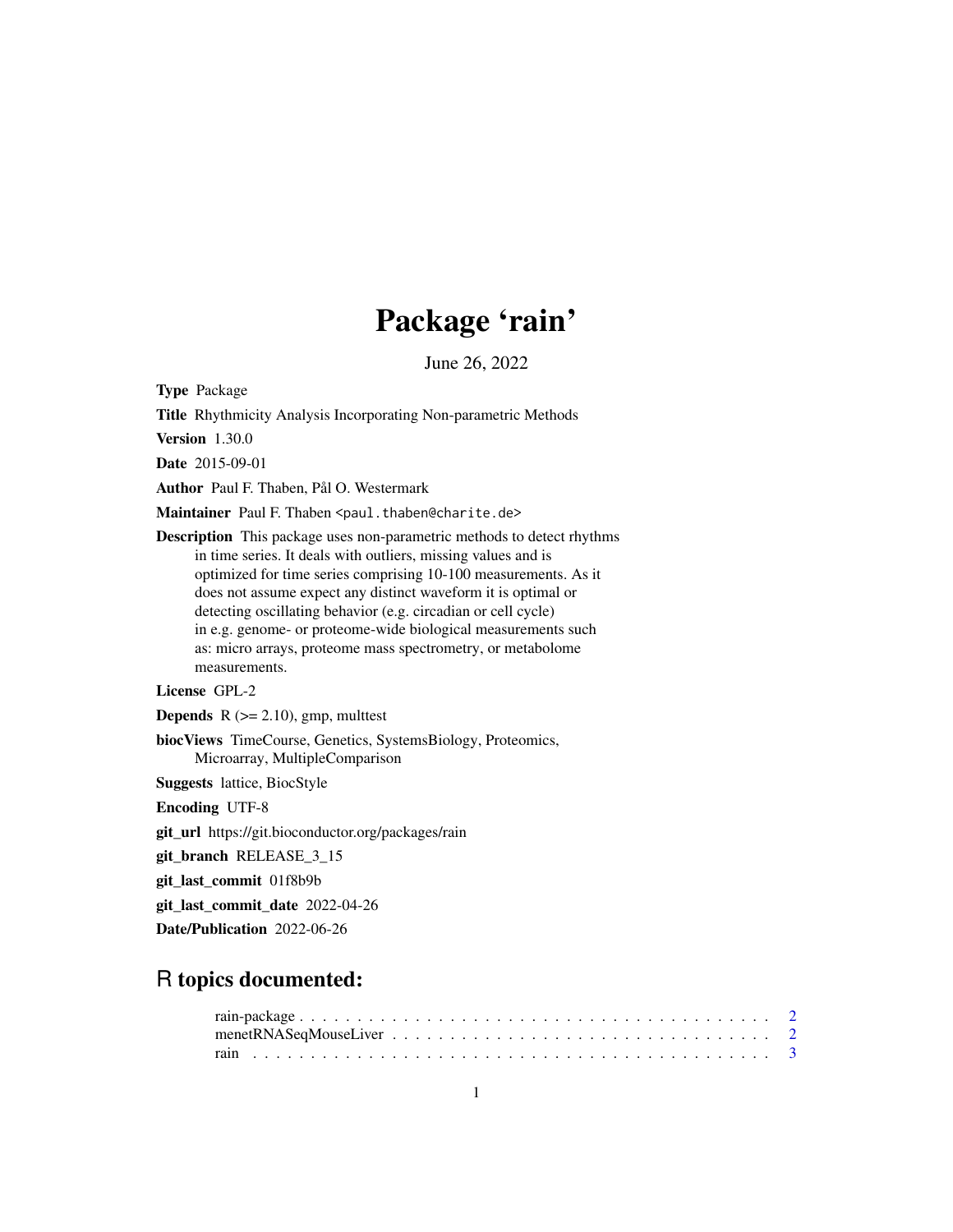#### <span id="page-1-0"></span>**Index** [6](#page-5-0) **6**

#### **Description**

Package Description

#### Details

Start with function '[rain](#page-2-1)'

#### Author(s)

Paul Thaben <paul.thaben@charite.de>

menetRNASeqMouseLiver *Time courses of gene expression in mouse liver*

#### Description

Temporal gene expression profiling in mouse liver, measured by high throughput sequencing. Profiles shows the changes in gene expression in mice under 12 h light: 12 h dark conditions. Data were originally published by Menet et. al. (2012) under Creative Commons License 3.0: [http:](http://creativecommons.org/licenses/by/3.0/) [//creativecommons.org/licenses/by/3.0/](http://creativecommons.org/licenses/by/3.0/). The data are available in the public domain at GEO <http://www.ncbi.nlm.nih.gov/geo/> as Dataset entry GSE36916.

#### Usage

menetRNASeqMouseLiver

#### Format

a data.frame containing the normalized expression values for each gene and time point in two repeats. First number shows the time of measurement in 'Zeitgeber Time' (ZT) whereas ZT\_0 is the time of light on. The second number specifies the biological replicate.

#### Author(s)

Paul F. Thaben <paul.thaben@charite.de>

#### **References**

Menet, J. S., Rodriguez, J., Abruzzi, K. C., & Rosbash, M. (2012). Nascent-Seq reveals novel features of mouse circadian transcriptional regulation. *eLife*, 1(0), e00011. doi:10.7554/eLife.00011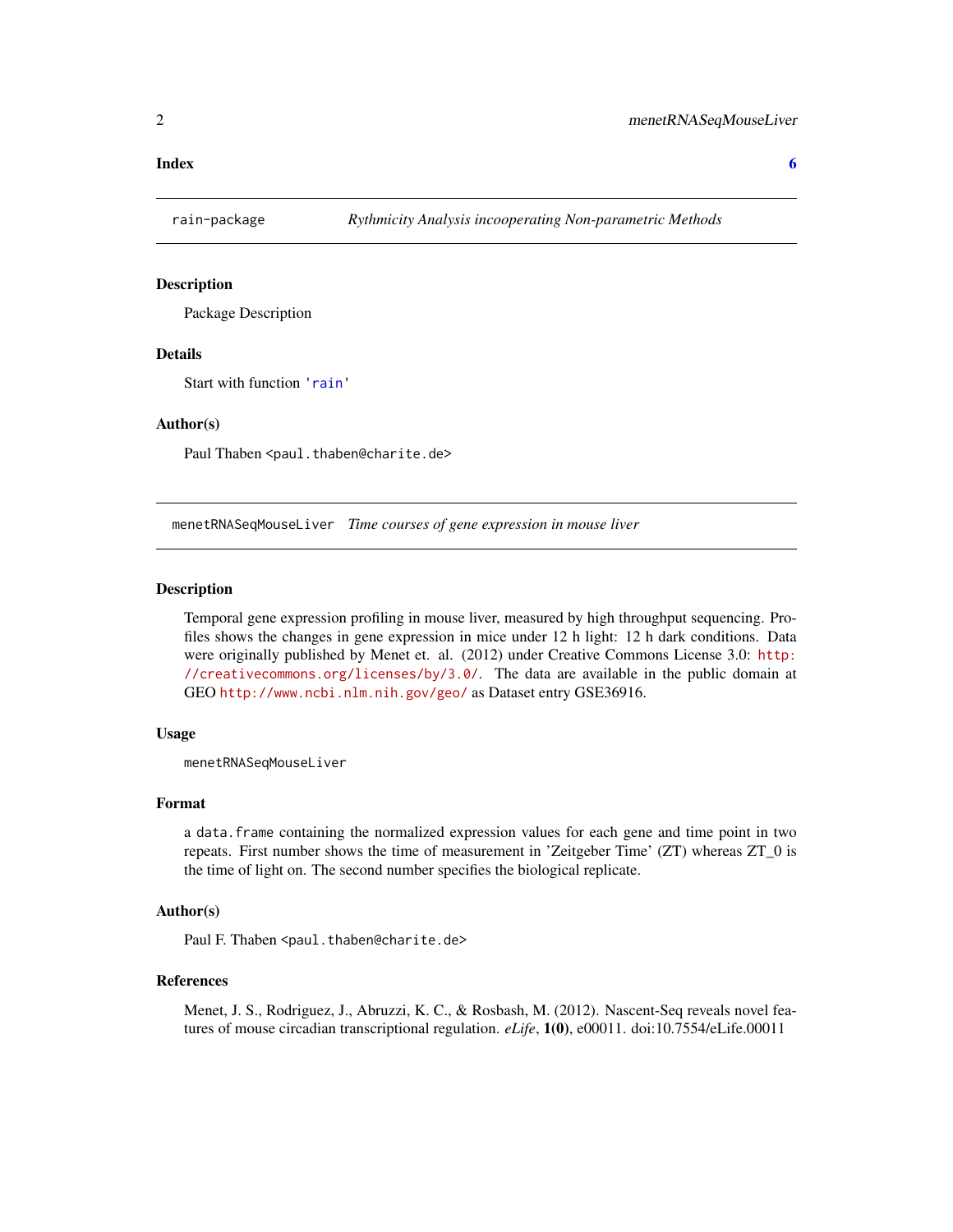#### <span id="page-2-1"></span><span id="page-2-0"></span>Description

rain detects rhythms in time-series using non parametric methods. It uses an extension of the rank test for Umbrella Alternatives (Mack & Wolfe, 1981), based on on the Jonckheere-Terpstra test, which tests whether sets of groups have a trend or not. The Umbrella method extends this to independent rising and falling sets.

#### Usage

```
rain(x, deltat, period, period.delta = 0, peak.border = c(0.3, 0.7),
 nr.series = 1, measure.sequence = NULL, method = "independent",
 na.rm = FALSE, adjp.method = "ABH", verbose = getOption("verbose"))
```
### Arguments

| X                | numeric array, containing the data. One row per time point, one column per<br>sample. If more than one replicate is done, see nr.series for formatting.                                                                                                                                                                                                                                   |  |
|------------------|-------------------------------------------------------------------------------------------------------------------------------------------------------------------------------------------------------------------------------------------------------------------------------------------------------------------------------------------------------------------------------------------|--|
| deltat           | numeric: sampling interval.                                                                                                                                                                                                                                                                                                                                                               |  |
| period           | numeric: Period to search for. The given period is mapped to the best match-<br>ing number of measurements. A set of periods can be defined by period and<br>period.delta.                                                                                                                                                                                                                |  |
| period.delta     | numeric: width of period interval. A interval of different period-length to eval-<br>uate is defined by period \$-\$ period.delta and period \$+\$ period.delta. In this<br>interval all possible numbers of time points according to the deltat are tested.                                                                                                                              |  |
| peak.border      | vector c(min, max): defines the different form of the peak. min and max have to<br>be $>0$ and $<1$ . The concrete interpretation depends on the chosen method (see<br>Details). (default = $c(0.3,0.7)$ )                                                                                                                                                                                |  |
| nr.series        | numeric: Number of replicates of the whole time series. If using nr. series all<br>series have to have the same length. These multiple time series contained in x<br>must be organized timepoint by timepoint using the following format [r1t1, r2t1,<br>r1t2, r2t2, , r1tn, r2tn] where ritj is the i'th repeat of the j'th time-point.                                                  |  |
| measure.sequence |                                                                                                                                                                                                                                                                                                                                                                                           |  |
|                  | numeric array: Numbers of replicates for each time point. By using 'mea-<br>sure.sequence', irregular time courses may be evaluated. A value of 0 is possible<br>and handeled correctly. The array determines how many values are present for<br>each time piont. The values are ordered in the same format as specified above.<br>measure.sequence overwrites nr.series if both are set. |  |
| method           | string ('independent', 'longitudinal'): identify the method to use (see Details).                                                                                                                                                                                                                                                                                                         |  |
| na.rm            | boolean: calculate individual statistics for time series containign NAs. The time<br>series of a sample containing NAs is treated as if the time points with NA are<br>not measured. Using this option increases calculation time.                                                                                                                                                        |  |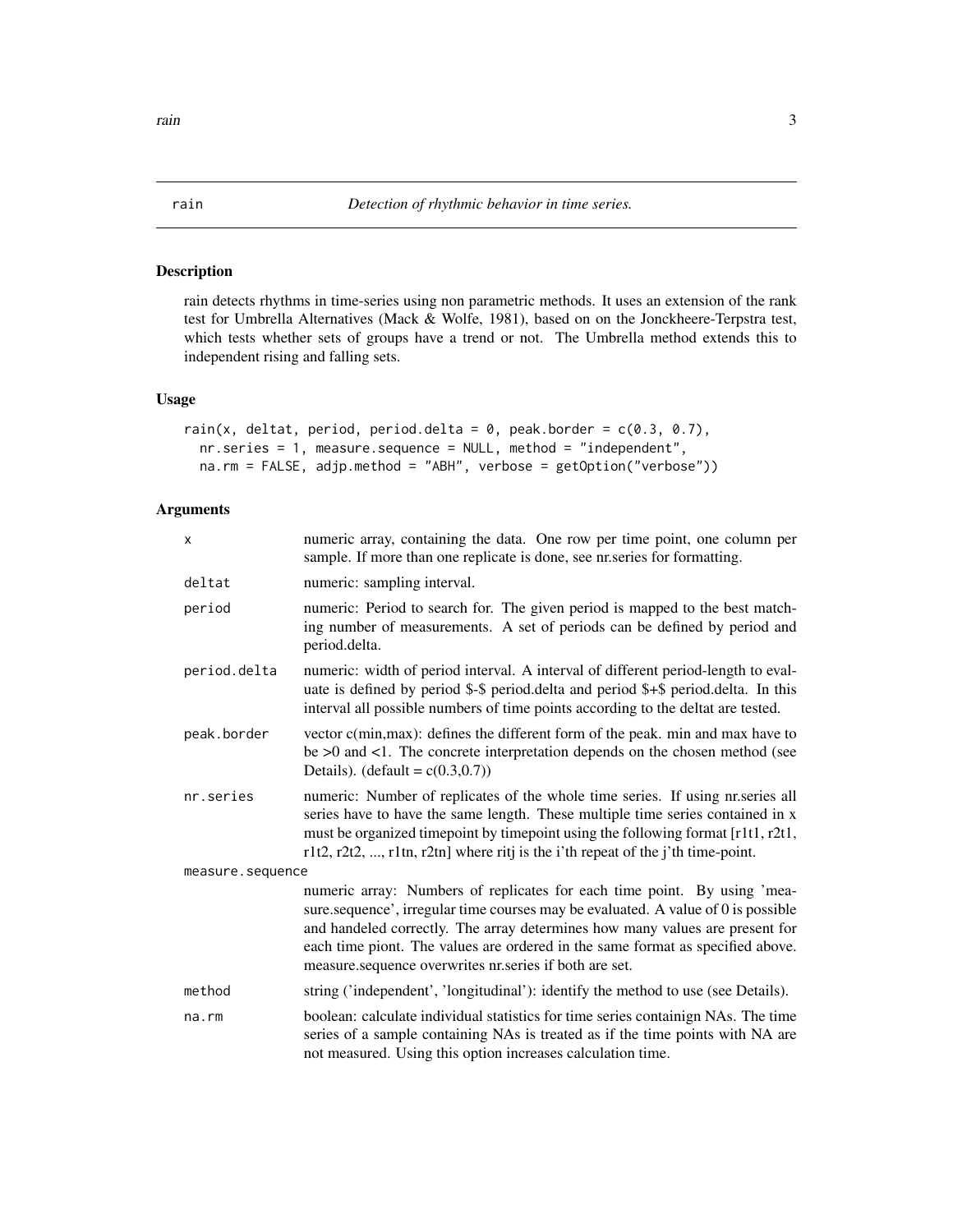<span id="page-3-0"></span>

| adjp.method | string (see mt, rawp2adjp): select the method wich is used for the multiple test- |
|-------------|-----------------------------------------------------------------------------------|
|             | ing correction for the different phases and periods and shapes tested             |
| verbose     | status output                                                                     |

#### Details

The method tests whether a the time course consists of alternating rising and falling slopes, repeated with a distinct period. The partitions of the rising part with respect to the whole period are given by peak.border  $= c(\text{min}, \text{max})$ . The value peak.shape specifies this partition in the best matching model. The phase is defined as the time point with the peak. There are two versions of umbrella:

independent Multiple periods are interpreted as repeats of one period.

logitudinal The whole time series remains unaffected. Partial slopes in the beginning and end of the time series are evaluated as shorter slopes. This method implicitly rejects underlying trends.This should be used only with longitudinal samples, hat may contain strong trends

#### Value

An array containing p-values and the description of the best matching model. Each row apply to a sample in x.

| pVal       | The p-Values                                                      |
|------------|-------------------------------------------------------------------|
| phase      | The phase of the peak (see Details)                               |
| peak.shape | The shape of the curve depending on the method used (see Details) |
| period     | The period length, same unit as deltat                            |

#### Author(s)

Paul F. Thaben

### References

Mack, G. A., & Wolfe, D. A. (1981). K-Sample Rank Tests for Umbrella Alternatives. *Journal of the American Statistical Association*, 76(373), 175–181.

#### Examples

```
# create a dataset with different noise levels
noise.levels <- c(1, 0.5, 0.2, 0.1, 0.05, 0.02)
period <-15testset <- apply(matrix(noise.levels, nrow = 1), 2, function(noise){
   timecourse = 1 + 0.4 * cos((1:30) / period * 2 * pi) +rnorm(30, 0, noise)
})
results <- rain(testset, period=15, deltat=1, method='independent')
plot(-log(results$pVal) ~ noise.levels)
```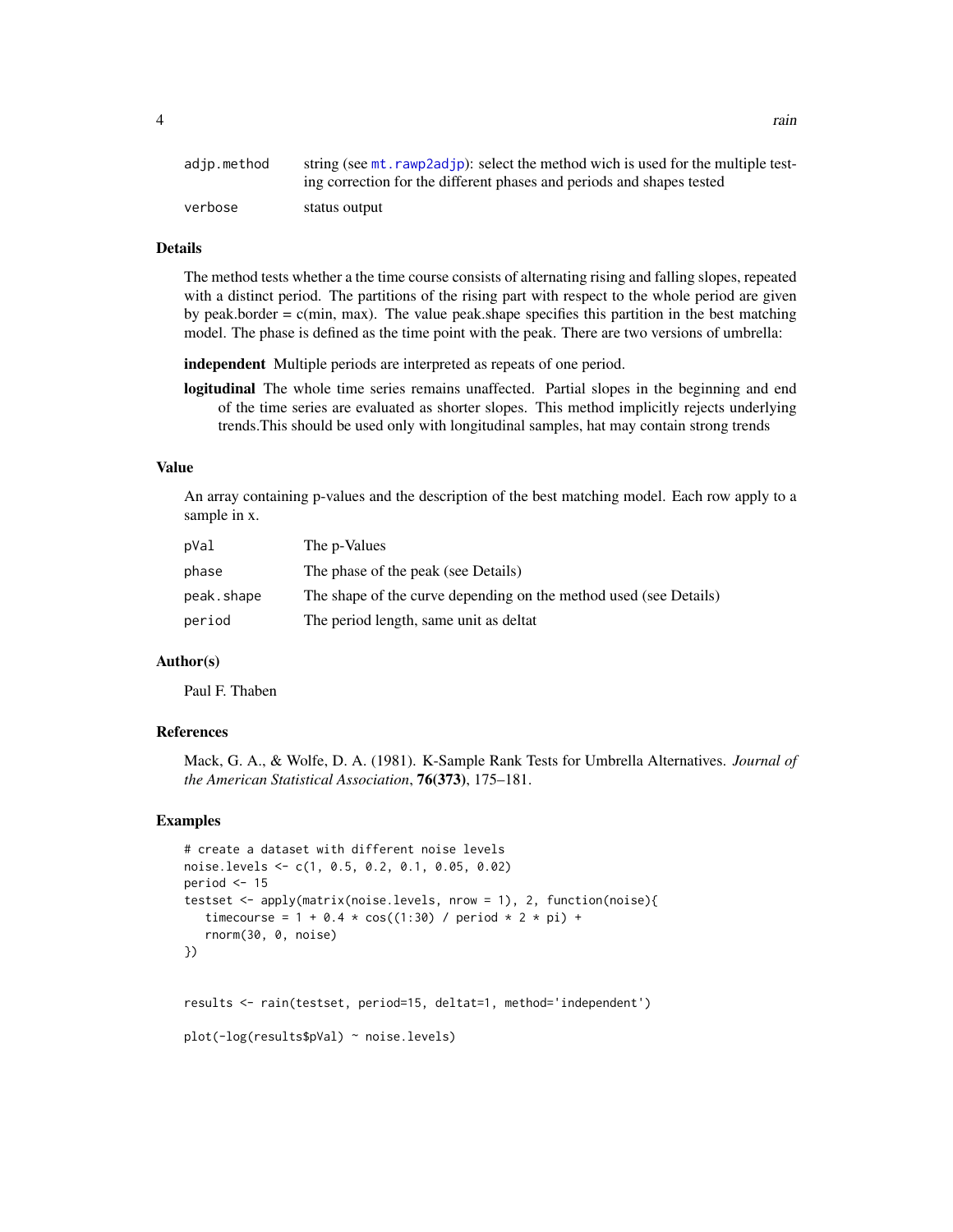rain 5

```
## Not run:
# testing a biological dataset
data(menetRNASeqMouseLiver)
menet.ossc <- rain(t( menetRNASeqMouseLiver ), deltat = 4, period = 24,
   nr.series = 2, peak.border = c(0.3, 0.7), verbose=TRUE)
require('lattice')
best <- order(results$pVal)[1:10]
xyplot(as.matrix(menetRNASeqMouseLiver
   [best, (0:5 * 2 + rep(c(1, 2), each = 6))]]
 rrep(0:11 * 4 + 2, each = 10) |rownames(menetRNASeqMouseliver)[best],scales = list(y = list(relation = 'free')),
 layout = c(2, 5), type = 'b', pch = 16, xlab = 'time',
 ylab = 'expression value', cex.lab = 1)
```
## End(Not run)